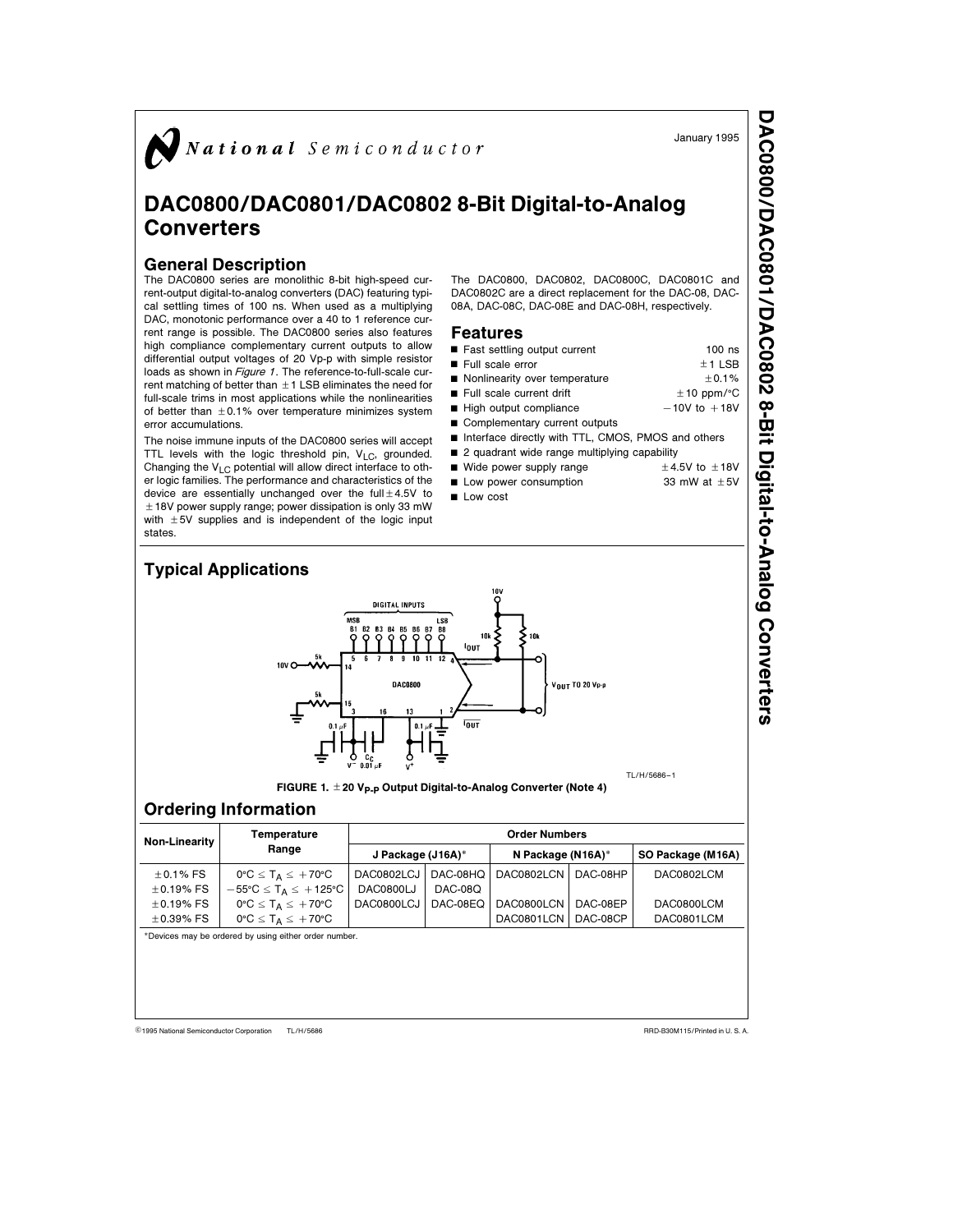|                                                                                                                                                                      | <b>Absolute Maximum Ratings (Note 1)</b>             |                                                                                                                                           |                                                   |                                      |                                |        |                      |                                |        |                                    |               |                    |
|----------------------------------------------------------------------------------------------------------------------------------------------------------------------|------------------------------------------------------|-------------------------------------------------------------------------------------------------------------------------------------------|---------------------------------------------------|--------------------------------------|--------------------------------|--------|----------------------|--------------------------------|--------|------------------------------------|---------------|--------------------|
| If Military/Aerospace specified devices are required,<br>please contact the National Semiconductor Sales<br>Office/Distributors for availability and specifications. |                                                      | Lead Temp. (Soldering, 10 seconds)<br>Dual-In-Line Package (plastic)<br>Dual-In-Line Package (ceramic)                                    |                                                   |                                      |                                |        |                      |                                |        | $260^{\circ}$ C<br>$300^{\circ}$ C |               |                    |
| Supply Voltage $(V^+ - V^-)$<br>$± 18V$ or 36V                                                                                                                       |                                                      |                                                                                                                                           | Surface Mount Package<br>Vapor Phase (60 seconds) |                                      |                                |        |                      |                                |        |                                    |               | $215^{\circ}$ C    |
|                                                                                                                                                                      | Power Dissipation (Note 2)                           | 500 mW                                                                                                                                    |                                                   |                                      | Infrared (15 seconds)          |        |                      |                                |        |                                    |               | 220°C              |
|                                                                                                                                                                      | Reference Input Differential Voltage<br>(V14 to V15) | $V^-$ to $V^+$                                                                                                                            |                                                   |                                      |                                |        |                      |                                |        |                                    |               |                    |
|                                                                                                                                                                      | Reference Input Common-Mode Range                    |                                                                                                                                           |                                                   | <b>Operating Conditions (Note 1)</b> |                                |        |                      |                                |        |                                    |               |                    |
|                                                                                                                                                                      | (V14, V15)                                           | $V^-$ to $V^+$                                                                                                                            |                                                   |                                      |                                |        | Min                  |                                | Max    |                                    | Units         |                    |
|                                                                                                                                                                      | Reference Input Current                              | 5 m A                                                                                                                                     |                                                   | Temperature $(T_A)$                  |                                |        |                      |                                |        |                                    |               |                    |
| $V^-$ to $V^-$ plus 36V<br>Logic Inputs                                                                                                                              |                                                      |                                                                                                                                           | <b>DAC0800L</b>                                   |                                      |                                | $-55$  |                      |                                | $+125$ |                                    | °C            |                    |
| Analog Current Outputs ( $V_S^- = -15V$ )<br><b>ESD Susceptibility (Note 3)</b>                                                                                      |                                                      | 4.25 mA<br><b>TBD V</b>                                                                                                                   | DAC0800LC                                         |                                      | 0                              |        |                      | $+70$                          |        | °C                                 |               |                    |
|                                                                                                                                                                      | Storage Temperature                                  | $-65^{\circ}$ C to $+150^{\circ}$ C                                                                                                       | DAC0801LC<br>DAC0802LC                            |                                      |                                | 0<br>0 | °C<br>$+70$<br>$+70$ |                                |        | °C                                 |               |                    |
|                                                                                                                                                                      |                                                      | <b>Electrical Characteristics</b> The following specifications apply for $V_S = \pm 15V$ , $I_{REF} = 2$ mA and $T_{MIN} \le T_A \le T_A$ |                                                   |                                      |                                |        |                      |                                |        |                                    |               |                    |
|                                                                                                                                                                      |                                                      | $T_{MAX}$ unless otherwise specified. Output characteristics refer to both $I_{OUT}$ and $\overline{I_{OUT}}$ .                           |                                                   |                                      |                                |        | DAC0800L/            |                                |        |                                    |               |                    |
| Symbol                                                                                                                                                               | Parameter                                            | <b>Conditions</b>                                                                                                                         | <b>DAC0802LC</b><br>Min<br>Typ<br>Max             |                                      | DAC0800LC<br>Min<br><b>Typ</b> |        | Max                  | <b>DAC0801LC</b><br>Min<br>Typ |        | Max                                | <b>Units</b>  |                    |
|                                                                                                                                                                      | Resolution                                           |                                                                                                                                           | 8                                                 | 8                                    | 8                              | 8      | 8                    | 8                              | 8      | 8                                  | 8             | <b>Bits</b>        |
|                                                                                                                                                                      | Monotonicity<br>Nonlinearity                         |                                                                                                                                           | 8                                                 | 8                                    | 8<br>±0.1                      | 8      | 8                    | 8<br>±0.19                     | 8      | 8                                  | 8<br>±0.39    | <b>Bits</b><br>%FS |
| $t_{\rm s}$                                                                                                                                                          | <b>Settling Time</b>                                 | To $\pm$ 1/2 LSB, All Bits Switched<br>"ON" or "OFF", T <sub>A</sub> =25°C                                                                |                                                   | 100                                  | 135                            |        |                      |                                |        | 100                                | 150           | ns                 |
|                                                                                                                                                                      |                                                      | DAC0800L<br>DAC0800LC                                                                                                                     |                                                   |                                      |                                |        | 100<br>100           | 135<br>150                     |        |                                    |               | ns<br>ns           |
| tPLH,<br>tPHL                                                                                                                                                        | <b>Propagation Delay</b><br>Each Bit                 | $T_A = 25$ °C                                                                                                                             |                                                   | 35                                   | 60                             |        | 35                   | 60                             |        | 35                                 | 60            | ns                 |
|                                                                                                                                                                      | All Bits Switched<br>Full Scale Tempco               |                                                                                                                                           |                                                   | 35<br>±10                            | 60<br>±50                      |        | 35<br>±10            | 60<br>± 50                     |        | 35<br>±10                          | 60<br>±80     | ns<br>ppm/°C       |
| TCI <sub>FS</sub><br>Voc                                                                                                                                             | Output Voltage Compliance Full Scale Current Change  |                                                                                                                                           | $-10$                                             |                                      | 18                             | $-10$  |                      | 18                             | $-10$  |                                    | 18            | $\vee$             |
| <sup>I</sup> FS4                                                                                                                                                     | <b>Full Scale Current</b>                            | $<$ 1/2 LSB, R <sub>OUT</sub> > 20 M $\Omega$ Typ<br>$V_{\text{REF}}$ = 10.000V, R14 = 5.000 k $\Omega$ 1.984                             |                                                   | 1.992                                | 2.000 1.94                     |        | 1.99                 | 2.04                           | 1.94   | 1.99                               | 2.04          | mA                 |
|                                                                                                                                                                      |                                                      | R15=5.000 kΩ, T <sub>A</sub> =25°C                                                                                                        |                                                   |                                      |                                |        |                      |                                |        |                                    |               |                    |
| <b>IFSS</b>                                                                                                                                                          | Full Scale Symmetry                                  | l <sub>FS4</sub> -l <sub>FS2</sub>                                                                                                        |                                                   | ± 0.5                                | ±4.0                           |        | ±1                   | ±8.0                           |        | ±2                                 | ±16           | μA                 |
| l <sub>ZS</sub>                                                                                                                                                      | Zero Scale Current                                   |                                                                                                                                           |                                                   | 0.1                                  | 1.0                            |        | 0.2                  | 2.0                            |        | 0.2                                | 4.0           | μA                 |
| <b>IFSR</b>                                                                                                                                                          | Output Current Range                                 | $V^- = -5V$<br>$V^ =$ $-$ 8V to $-$ 18V                                                                                                   | 0<br>0                                            | 2.0<br>2.0                           | 2.1<br>4.2                     | 0<br>0 | 2.0<br>2.0           | 2.1<br>4.2                     | 0<br>0 | 2.0<br>2.0                         | 2.1<br>4.2    | mA<br>mA           |
| $V_{IL}$<br>$V_{\text{I}H}$                                                                                                                                          | Logic Input Levels<br>Logic "0"<br>Logic "1"         | $V_{LC} = 0V$                                                                                                                             | 2.0                                               |                                      | 0.8                            | 2.0    |                      | 0.8                            | 2.0    |                                    | 0.8           | V<br>V             |
|                                                                                                                                                                      | Logic Input Current                                  | $V_{LC} = 0V$                                                                                                                             |                                                   |                                      |                                |        |                      | $-10$                          |        |                                    | $-10$         |                    |
| Ιıμ<br>血                                                                                                                                                             | Logic "0"<br>Logic "1"                               | –10V≤V <sub>IN</sub> ≤+0.8V<br>$2V \leq V_{IN} \leq +18V$                                                                                 |                                                   | $-2.0$<br>0.002                      | $-10$<br>10                    |        | $-2.0$<br>0.002      | 10                             |        | $-2.0$<br>0.002                    | 10            | μA<br>μA           |
| $V_{\text{IS}}$                                                                                                                                                      | Logic Input Swing                                    | $V^- = -15V$                                                                                                                              | $-10$                                             |                                      | 18                             | - 10   |                      | 18                             | - 10   |                                    | 18            | V                  |
| V <sub>THR</sub>                                                                                                                                                     | Logic Threshold Range                                | $V_S = \pm 15V$                                                                                                                           | $-10$                                             |                                      | 13.5                           | $-10$  |                      | 13.5                           | $-10$  |                                    | 13.5          | V                  |
| $I_{15}$                                                                                                                                                             | Reference Bias Current                               |                                                                                                                                           |                                                   | $-1.0$                               | $-3.0$                         |        | $-1.0$               | $-3.0$                         |        | $-1.0$                             | $-3.0$        | μA                 |
| dl/dt                                                                                                                                                                | Reference Input Slew Rate (Figure 12)                |                                                                                                                                           | 4.0                                               | 8.0                                  |                                | 4.0    | 8.0                  |                                | 4.0    | 8.0                                |               | $mA/\mu s$         |
| $\text{PSSI}_{\text{FS}+}$                                                                                                                                           | Power Supply Sensitivity                             | $4.5V \leq V + \leq 18V$                                                                                                                  |                                                   | $0.0001$ 0.01                        |                                |        | $ 0.0001 $ 0.01      |                                |        | $0.0001$ 0.01                      |               | $% / \%$           |
| $PSSI_{FS}$                                                                                                                                                          |                                                      | $-4.5V \leq V^- \leq 18V$<br>$I_{REF}$ =1mA                                                                                               |                                                   | $0.0001$ 0.01                        |                                |        | 0.0001               | 0.01                           |        | 0.0001                             | 0.01          | $% /$ %            |
| $ +$<br>$\vert -$                                                                                                                                                    | Power Supply Current                                 | $V_S = \pm 5V$ , $I_{REF} = 1$ mA                                                                                                         |                                                   | 2.3<br>$-4.3$                        | 3.8<br>$-5.8$                  |        | 2.3<br>$-4.3$        | 3.8<br>$-5.8$                  |        | 2.3<br>$-4.3$                      | 3.8<br>$-5.8$ | mA<br>mA           |
| $ +$<br>$\vert -$                                                                                                                                                    |                                                      | $V_S = 5V$ , $-15V$ , $I_{BEF} = 2$ mA                                                                                                    |                                                   | 2.4<br>$-6.4$                        | 3.8<br>$-7.8$                  |        | 2.4<br>$-6.4$        | 3.8<br>$-7.8$                  |        | 2.4<br>$-6.4$                      | 3.8<br>$-7.8$ | mA<br>mA           |
| $ +$<br>$\mathbf{I}$                                                                                                                                                 |                                                      | $\overline{V_S}$ = $\pm$ 15V, $I_{REF}$ = 2 mA                                                                                            |                                                   | 2.5<br>-6.5                          | 3.8<br>$-7.8$                  |        | 2.5<br>-6.5          | 3.8<br>$-7.8$                  |        | 2.5<br>$-6.5$                      | 3.8<br>$-7.8$ | mA<br>mA           |
|                                                                                                                                                                      |                                                      |                                                                                                                                           |                                                   |                                      |                                |        |                      |                                |        |                                    |               |                    |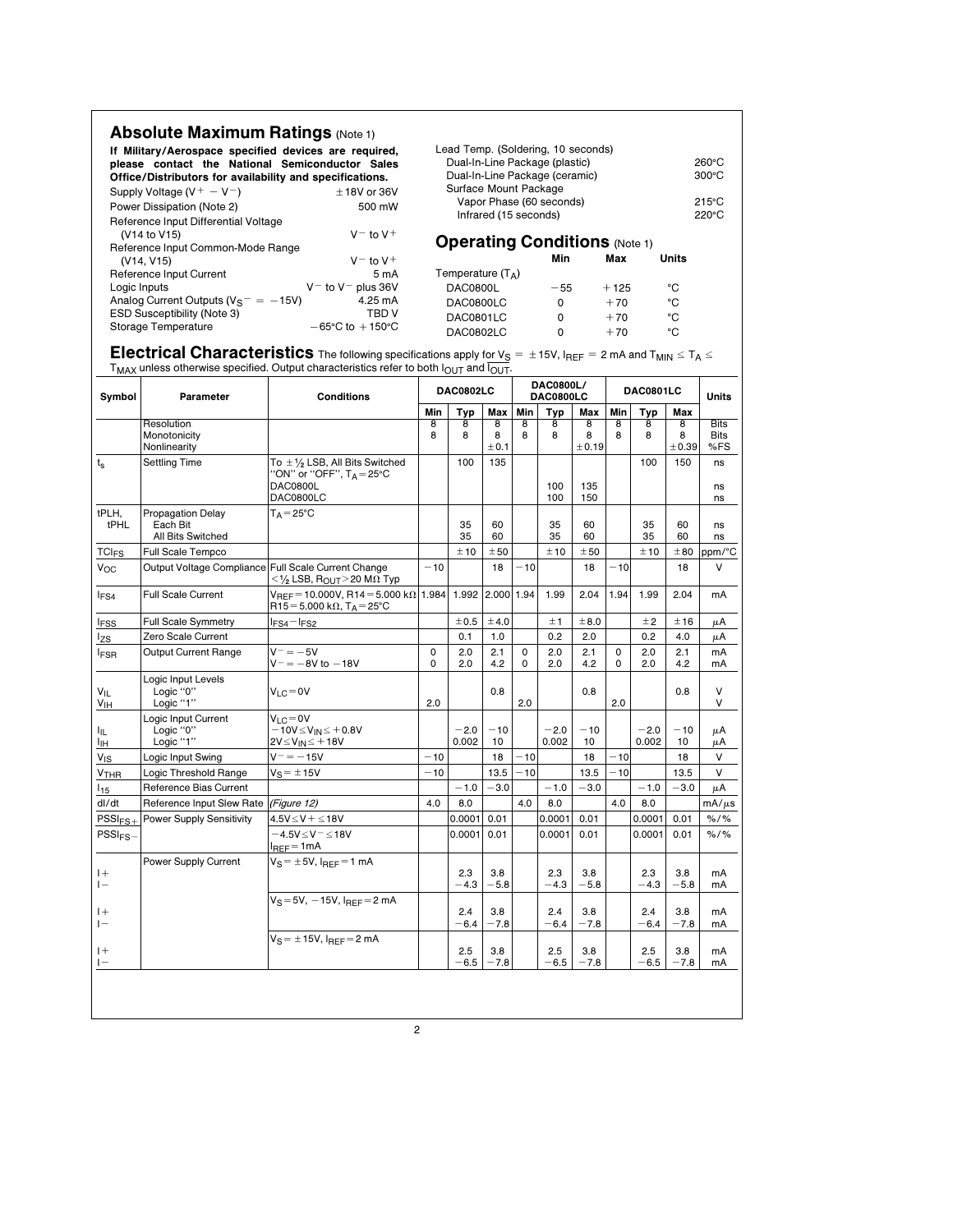

3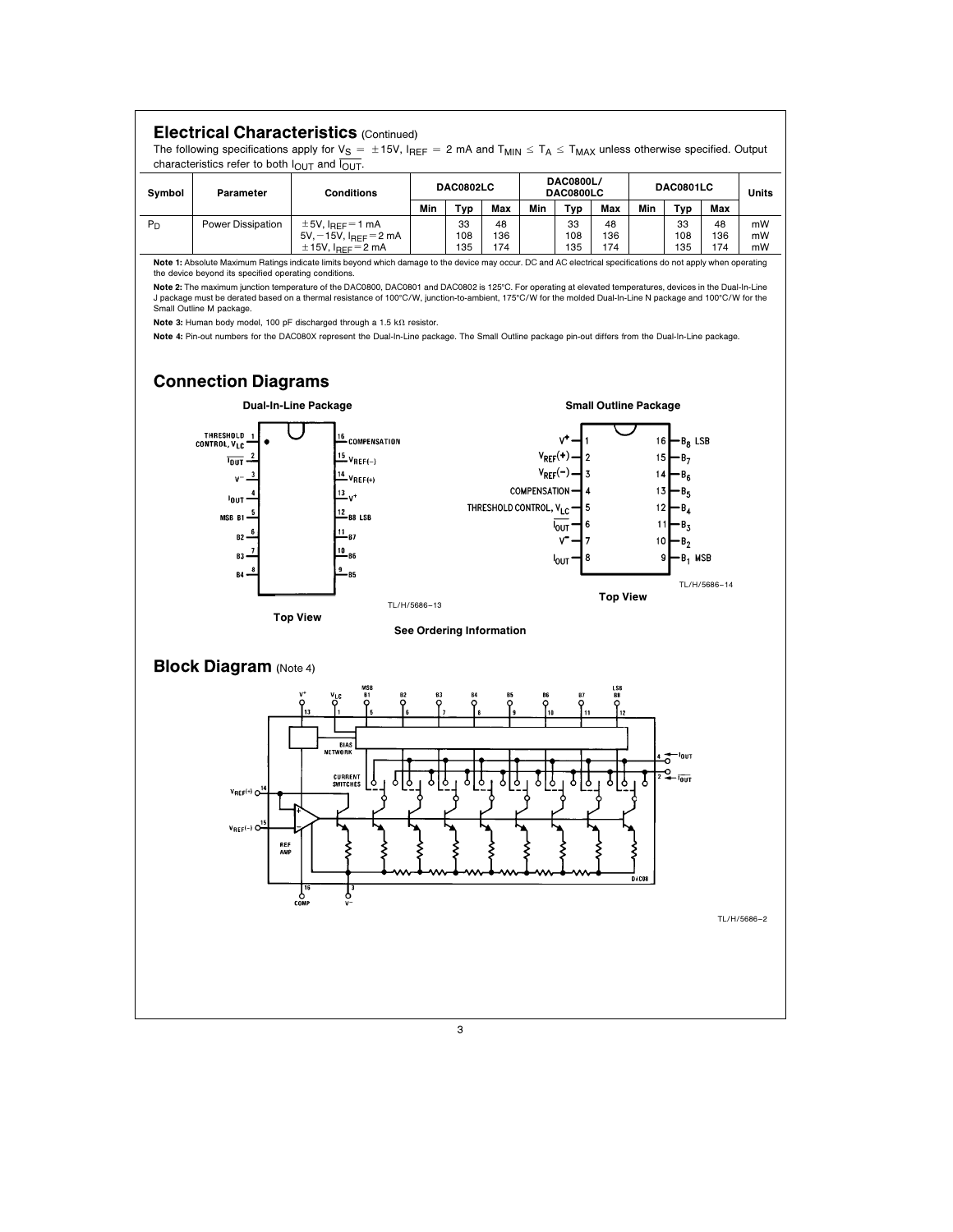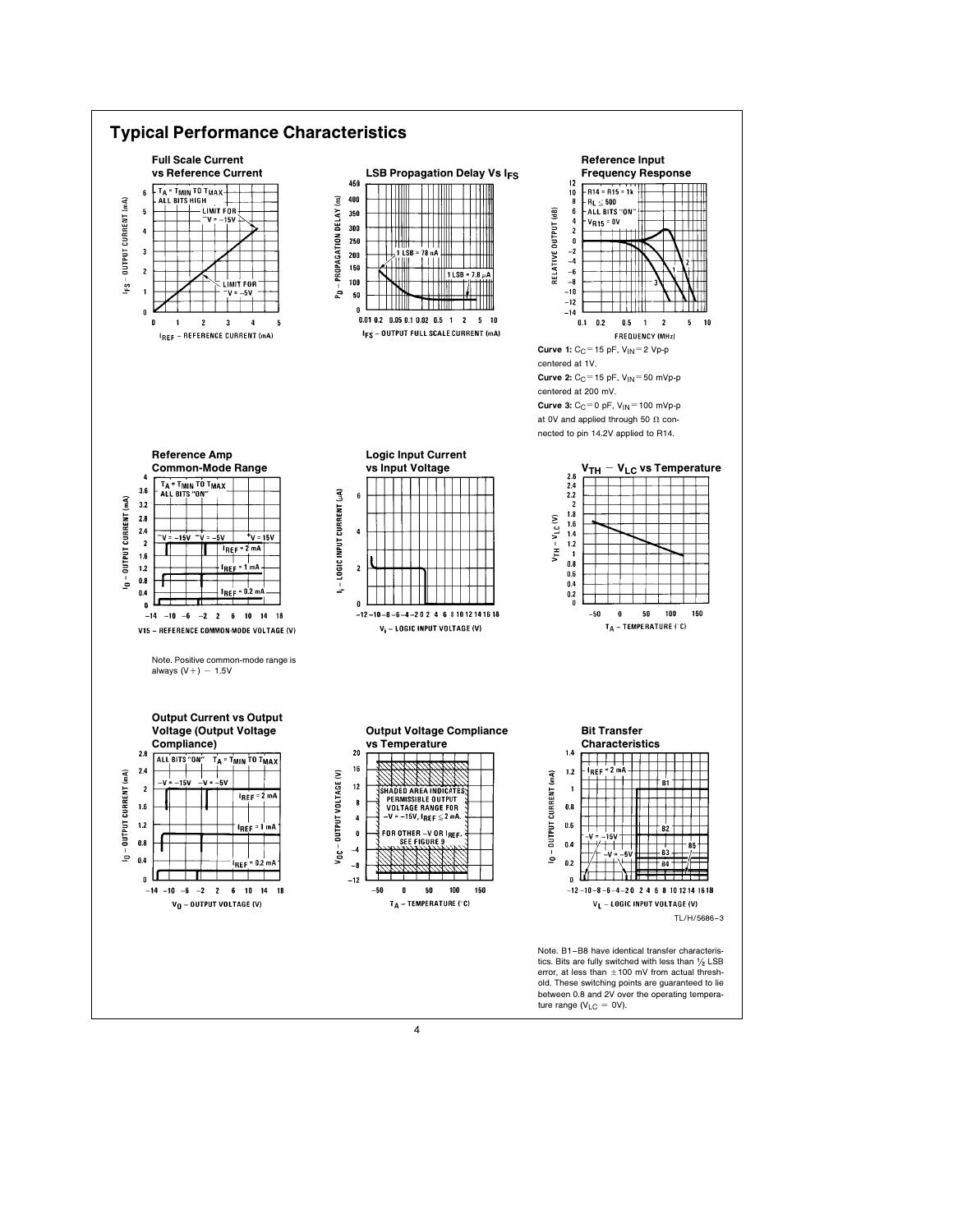

5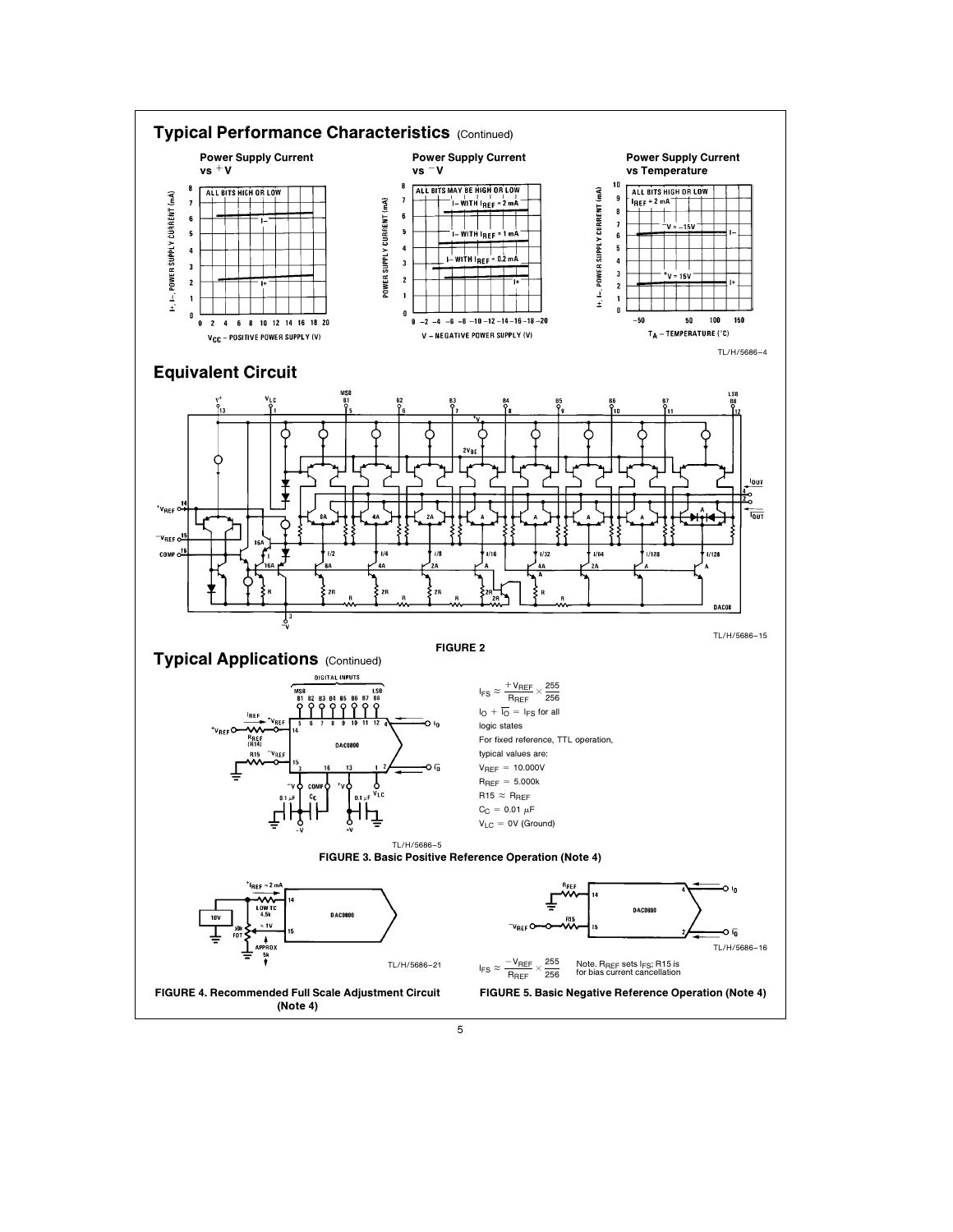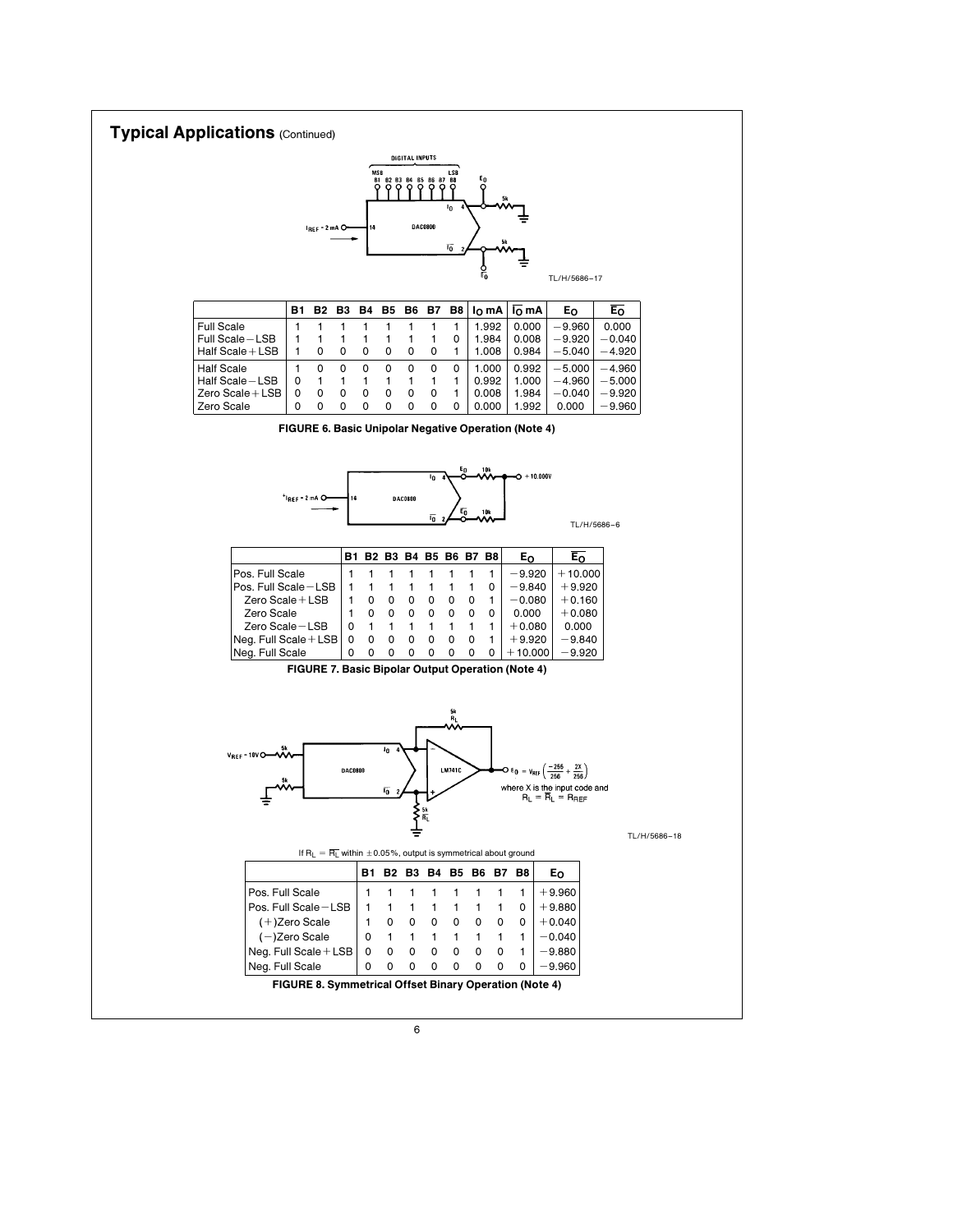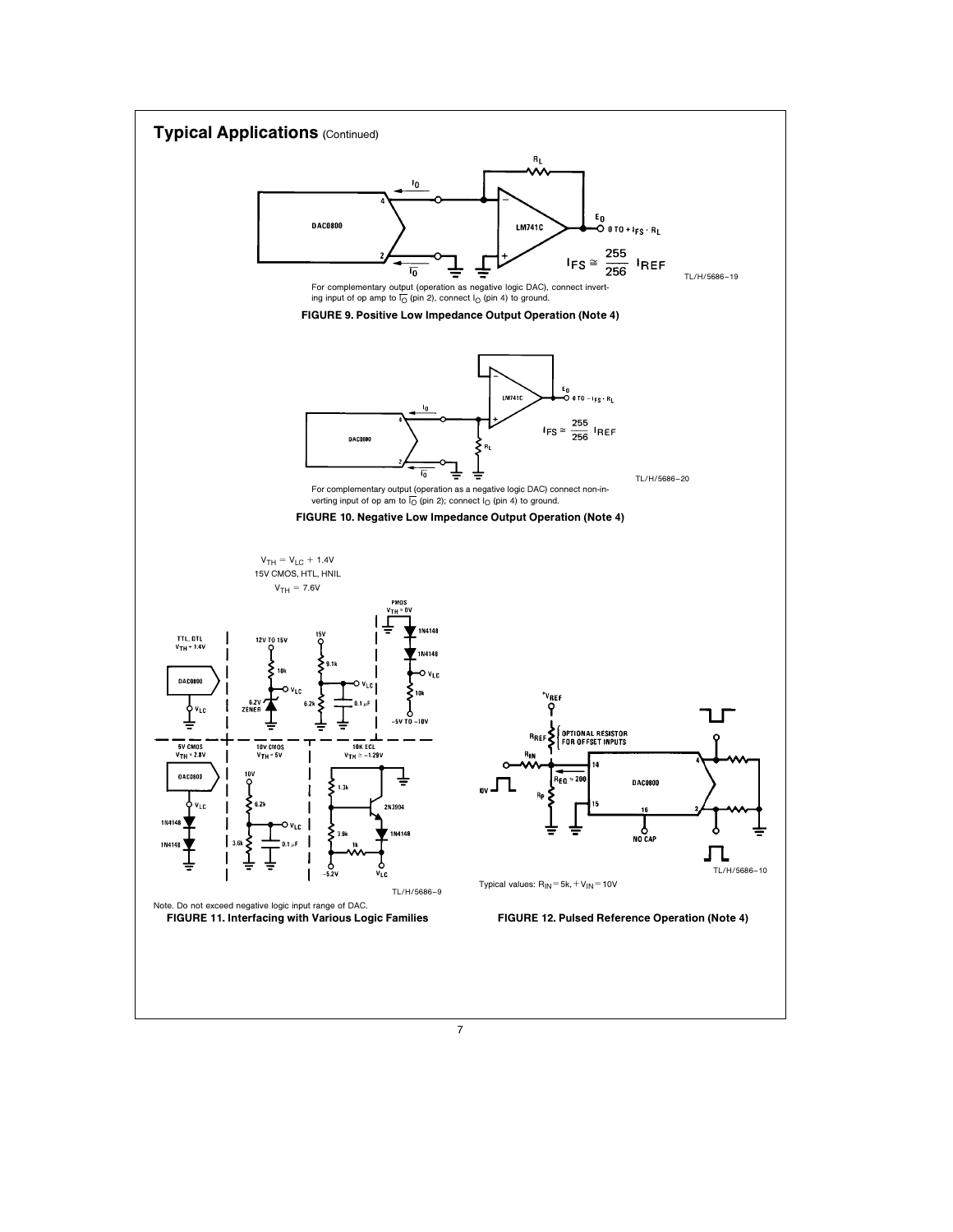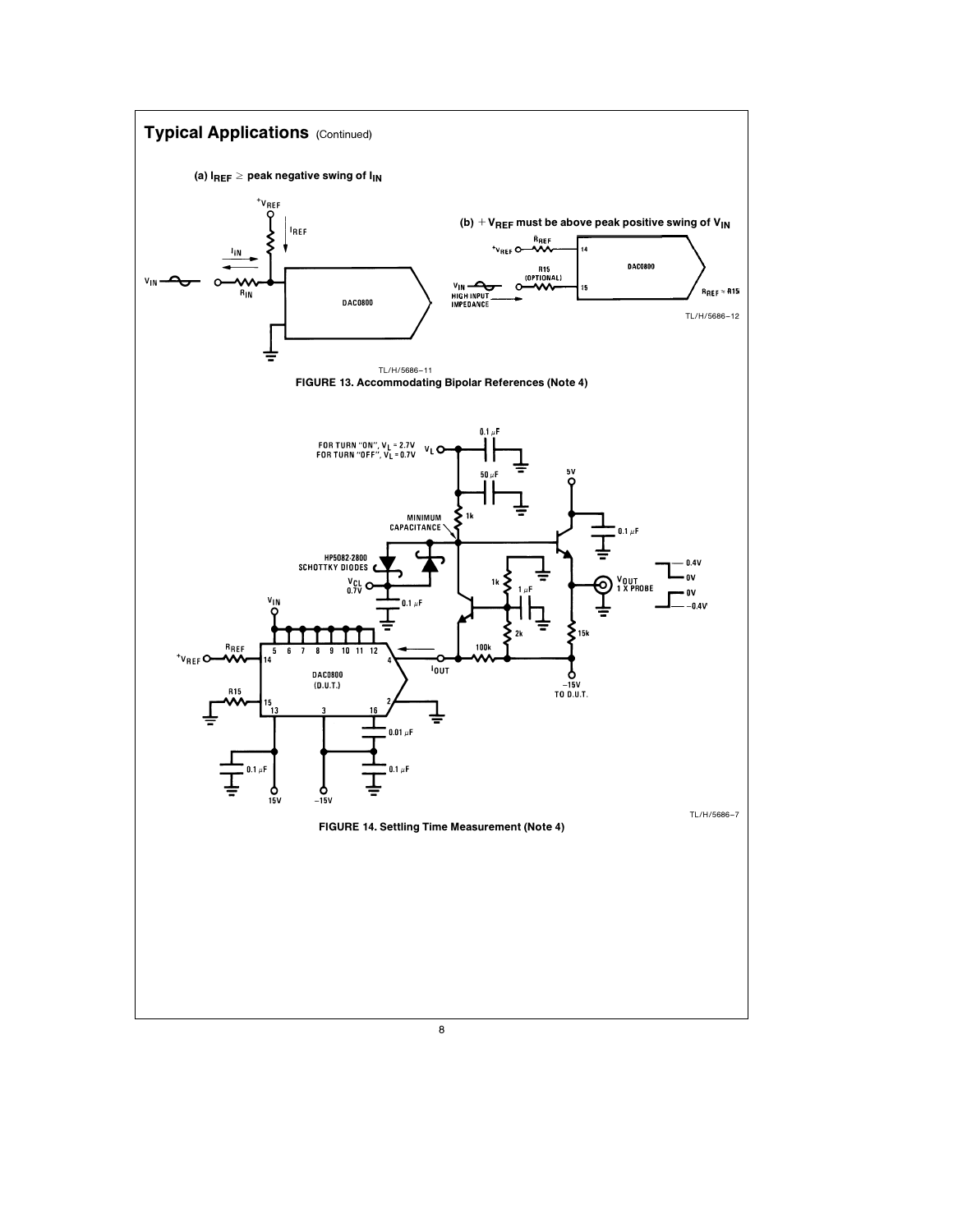